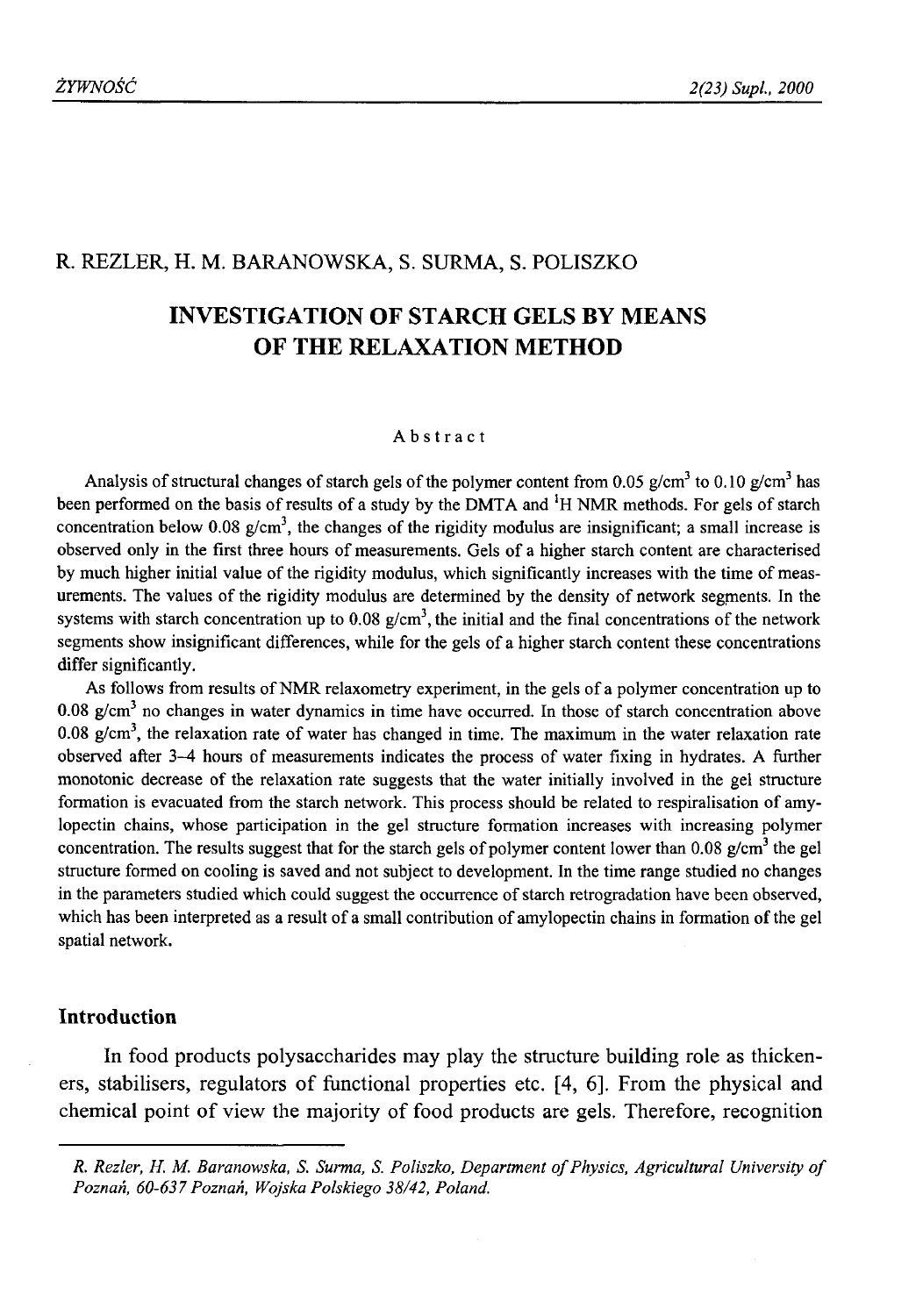of the mechanisms of gelation is of great importance. Amongst the gelating products starch obtained from potatoes as well as from grains has the greatest use in food industry. The gelating properties of starch or its isolated components as well as products containing starch have been used in production of deserts, fruit mousse sauces and baking bread. All the products are systems of different water content, which is decisive for spatial structure formation in starch gels. The widespread methods of structural investigation such as X-ray radiography analysis [10, 11], differential thermal and calorimetric analysis [7, 8, 21] and nuclear magnetic resonance [5] provide indirect data which are not sufficient for interpretation of structural conditions of mechanical and rheological properties of biopolymer systems.

Much more information on molecular conditions of mechanical and rheological properties of the structures investigated can be obtained with the use of methods of dynamic-mechanical analysis [9, 13, 14], which can be also used to investigate starch systems [12, 15, 19]. Moreover, in non-reticulated systems the density and stability of links determines mechanical and rheological properties of systems. In order to recognise the molecular processes accompanying the formation of spatial structures of starch, the kinetics of the structuring processes was analysed as a function of the concentration of solutions.

Investigation of starch gels with the NMR relaxometry methods was mainly performed for concentrated systems. For the starch concentrations up to ca. 45% a fast exchange of water, manifested as a monoexponential recovery of magnetization [17, 18] was observed.

This study reports an analysis of the process of spatial structuring of starch in time on the basis of results obtained by the DMTA and NMR methods.

## **Materials and methods**

The study was carried out for samples of starch hydrogels obtained from solutions of starch from the wheat species *Triticum durum* (Sigma) prepared as paste on heating for 3/4 hours under constant stirring. A constant concentration of the mixture was maintained by continuous addition of water to compensate for its loss. The study was performed on the systems containing starch in the concentrations from 0.05  $g/cm<sup>3</sup>$  to 0.10 g/cm<sup>3</sup>. Immediately after preparation the solutions were placed in the measuring chamber of the rheometer and in the measuring tubes of the NMR spectrometer. Measurements were begun after stabilisation of the temperature of the gels (1 hour after the end of heating) and performed every 20 min by DMTA and every hour by NMR for 10 hours, at about +20°C.

Measurements of spin-lattice relaxation times  $T_1 = (1/R_1)$  were carried out using an NMR pulse spectrometer operating at 30 MHz. The standard inversion-recovery pulse sequence was applied, recording 29 free induction decay (FID) signals for each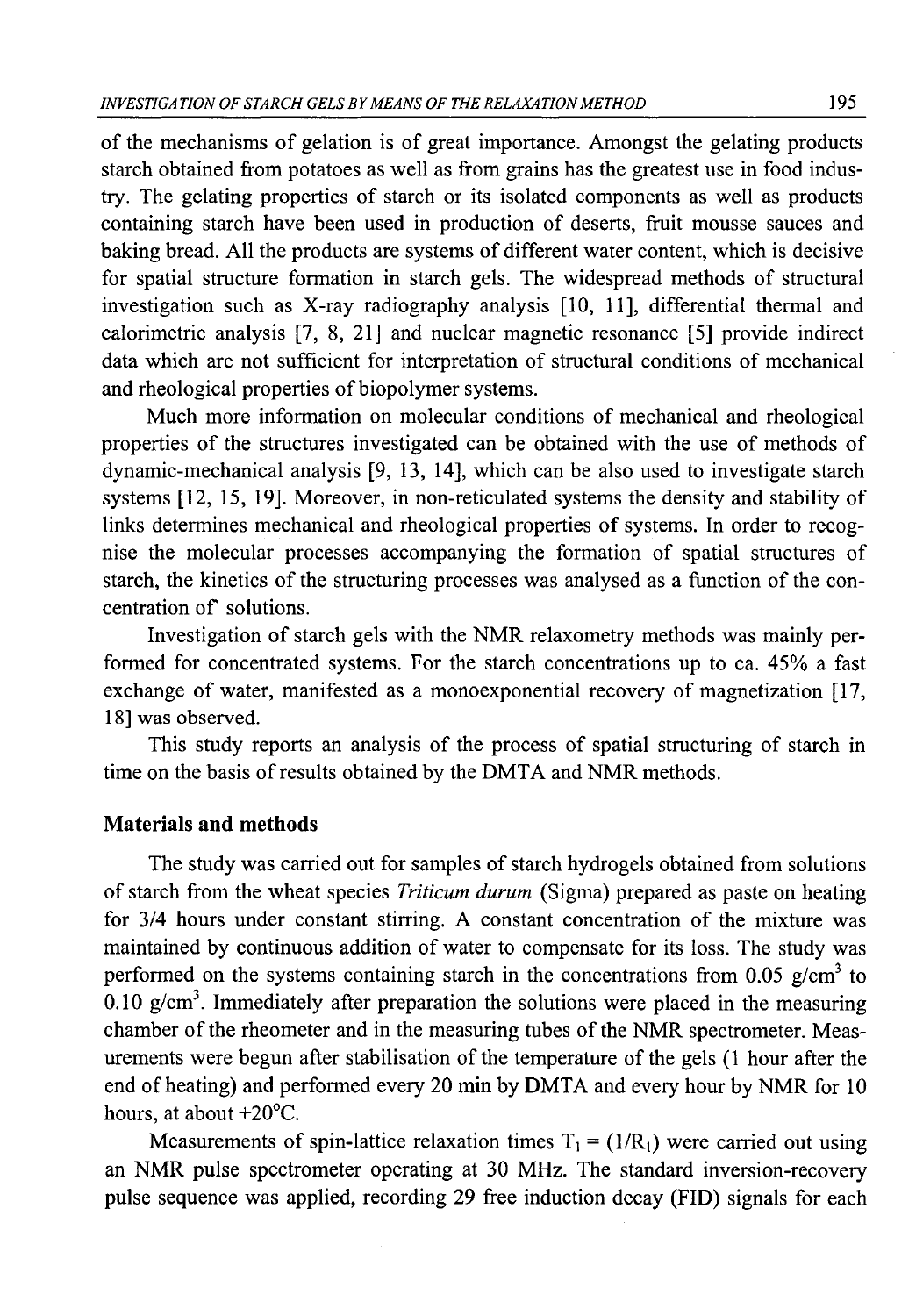preset parameter of the sequence and from 60 to 90 points on the FID signal. The distances between RF pulses were changed from 0.001 to 3 s. The repetition time was 50 s. The relaxation times were calculated using the program Cracspin [20]. For all systems studied a monoexponential recovery of magnetisation was recorded.

In the conditions of sinusoidal variable mechanical interactions of frequency  $\omega$ , the viscoelasticity of the materials investigated is manifested as a phase shift of the angle  $\delta$  between strain and stress. So, the stress  $\sigma$  is described by:

$$
\sigma = \sigma_o \exp(i\omega t + \delta) \tag{1}
$$

while the strain by:

$$
\gamma = \gamma_0 \exp(i\omega t) \tag{2}
$$

where  $\omega$  is the angular part while  $\delta$  is the angle of the phase shift.

The ratio of stress to strain is described by the complex shear modulus:

$$
G^* = \frac{\sigma}{\gamma} = \frac{\sigma_0}{\gamma_0} e^{i\delta} = \frac{\sigma_0}{\gamma_0} (\cos \delta + i \sin \delta) = G_1 + i G_2 \tag{3}
$$

where  $G_1$  and  $G_2$  are the real and the imaginary parts of the modulus, respectively.

The real part  $G_1$  is called the dynamic modulus and it is related to that part of the potential energy of strain, which is saved during periodic deformations. The imaginary part  $G_2$  of the modulus  $G^*$  is called the modulus of loss and is related to the part of energy which is dissipated in the form of heat. The values of  $G<sub>1</sub>$  characterising a gel network made of flexible macromolecules depend on the number of moles per a unit volume of the macromolecule segments  $n_s$  effectively transferring stresses in the network:

$$
G_1 = n_s RT \tag{4}
$$

The values of the loss modulus  $G_2$  are determined by the local coefficient of viscosity:

$$
G_2 = \omega \eta_L \tag{5}
$$

The method of dynamical and mechanical analysis (DMA) consists in determination of variability of the modulus in a wide range of sinusoidally variable mechanical interactions.

The results presented in the paper were obtained on the basis of measurements made with an instrument working on the principle of free vibration (the inverse torsional pendulum). For measurements of low strength systems such as hydrated starch (hydrogels), the measuring cells used were in the form of coaxial cylinders. The gel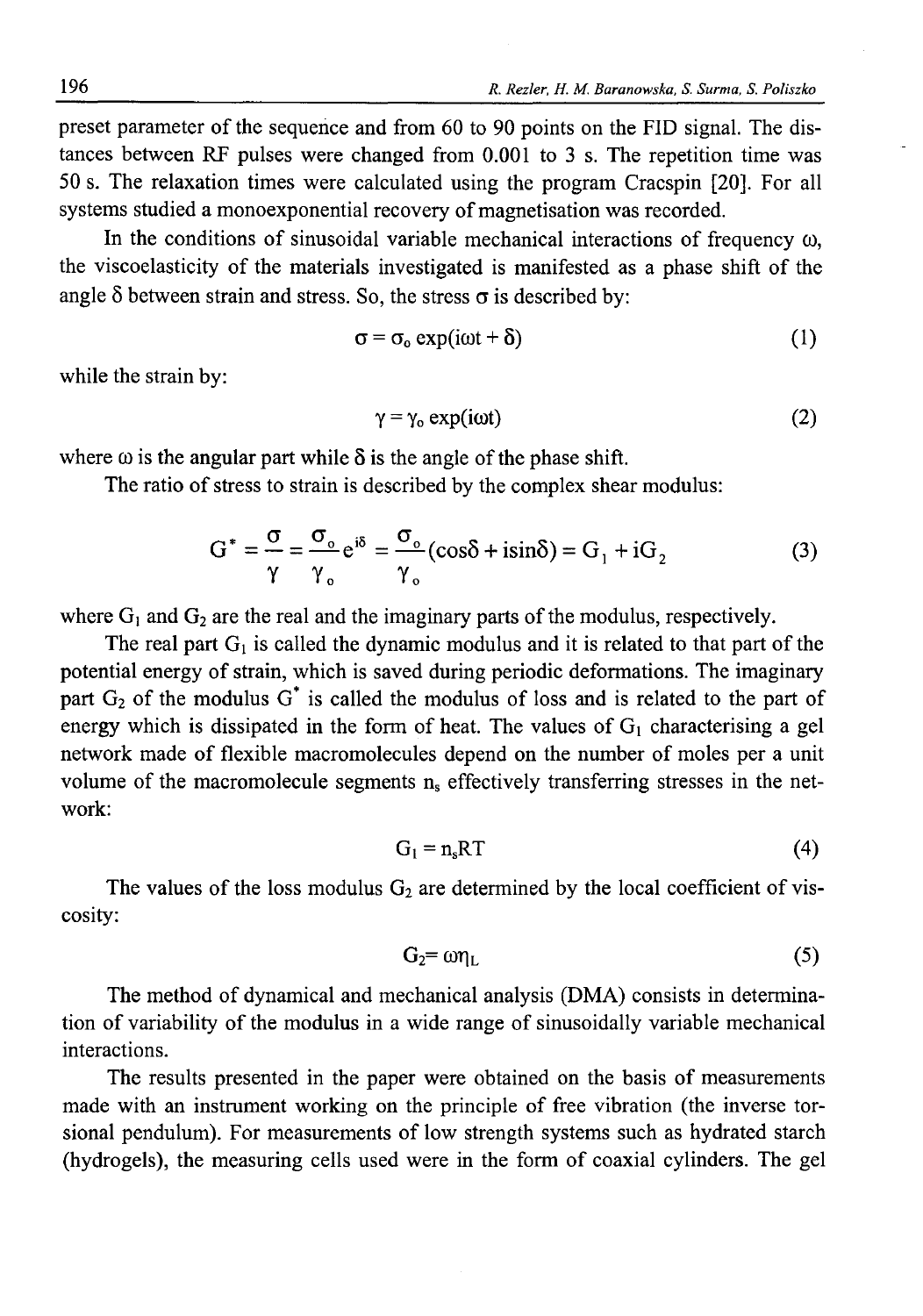studied was placed between the walls of cylinders. The outer cylinder was fixed to the base of the instrument, while the inner cylinder was connected to an inertial element with a rod. The inertial element was made of a brazen cylinder hanged on an elastic string fixed to the upper wall of the casing. In the middle part of the stiff rod there was a measuring transducer recording angular displacements of the rod and thus also displacements of the sample investigated. The whole system was fully computer controlled. The mechanical system of the pendulum was fixed to a granite base mounted on a polystyrene table ensuring elimination of external interactions, such as vibrations of the base and other mechanical interactions [16].

The following parameters were measured: frequency of free vibrations f, logarithmic decrement of the system damping with a sample  $\Delta$ , and without a sample. The values are denoted as  $f_0$  and  $\Delta_0$ . The components of the complex modulus of rigidity were calculated from the following relationships:

$$
G_1 = 4\pi^2 I F_g (f^2 F_{dk} - f_0^2)
$$
 (6)

$$
G_2 = 4\pi^2 I F_g (f^2 \Delta - f_o^2 \Delta_o)
$$
 (7)

where:

$$
F_{dk} = 1 - \frac{\Delta^2}{4\pi^2} \tag{8}
$$

and  $F_g$  is a coefficient depending on geometric size and shape of a sample:

$$
F_g = \frac{R_w^2 - R_z^2}{4\pi l}
$$
 (9)

where  $R_w$  is the radius of the mobile inner cylinder linked to the pendulum,  $R_z$  is the radius of the outer fixed cylinder, 1 is the height of the gel layer.

## **Results and discussion**

In order to recognise the processes accompanying the formation of spatial structures in starch solutions, taking place from the moment of reaching room temperature, analysis of the structure forming processes was made as a function of the concentration of solutions. The most suitable parameters characterising the kinetics of structure formation were assumed to be the number of macromolecular segments forming the spatial network per a unit volume of the forming gel  $n_s$  and a local viscosity coefficient  $\eta_L$ determined by the interaction of the network segments with the solvent and the rest of the polymer.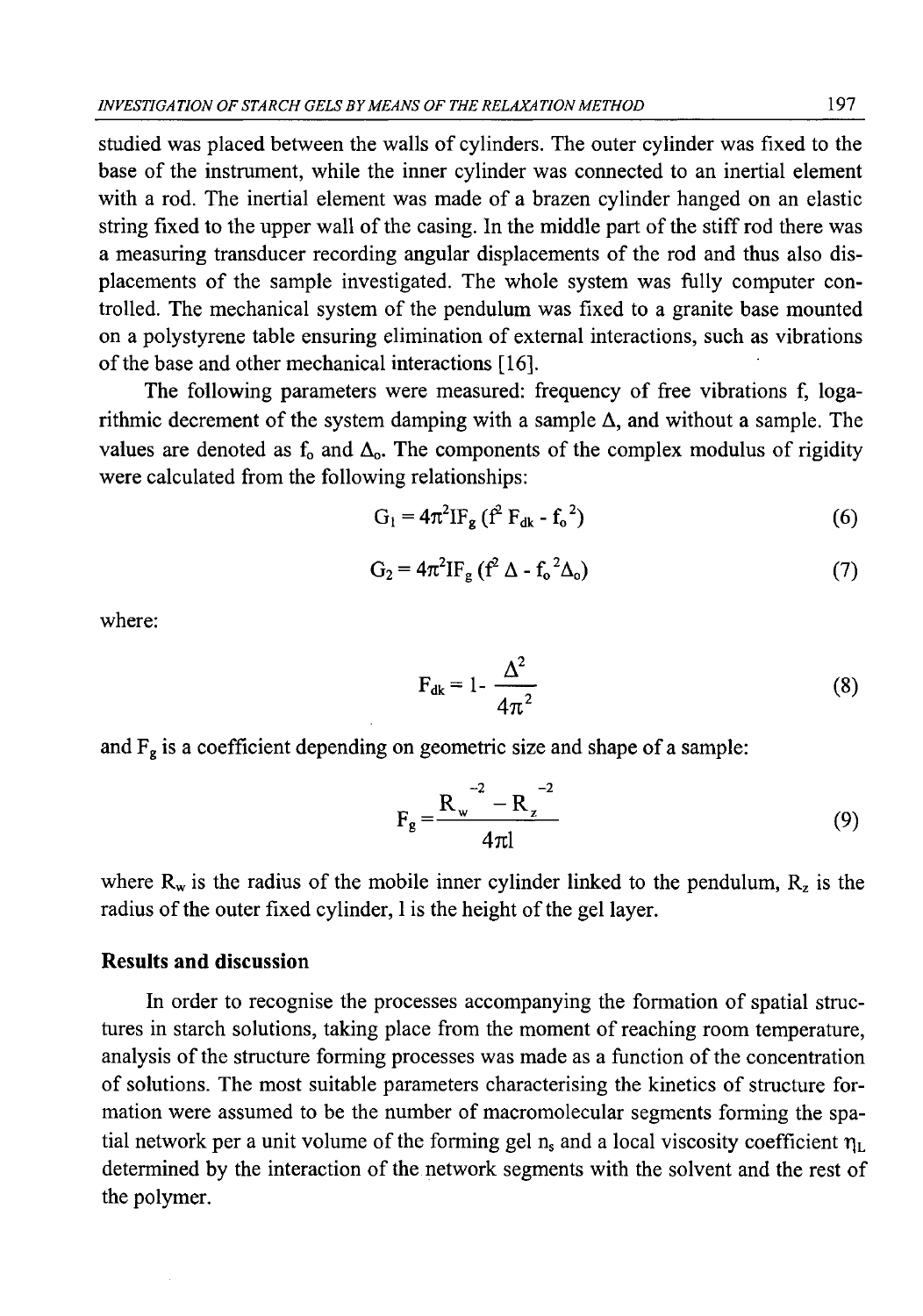An increase in the values of the rigidity modulus with the time of crosslinking has been observed for the starch systems of different concentrations of the component (Fig. 1).



Fig. 1. Kinetics of changes of dynamic rigidity modulus during the process of starch gels formation at different starch concentrations.

As it can be observed in the range of concentrations from 0.07 g/cm<sup>3</sup> the initial values of the rigidity modulus vary very little with starch concentration. A small increase of its values was observed in the first 3 hours of the experiment. In the systems of the polymer concentration up to  $0.08 \text{ g/cm}^3$ , a significant increase in the initial values of the rigidity modulus was noted with increasing polymer concentration.

The relationship between the rigidity modulus of highly elastic polymer network and the concentration of segments in the network can be approximated by the expression (Ferry, 1970):

$$
n_s \cong \frac{G_1}{RT} \tag{10}
$$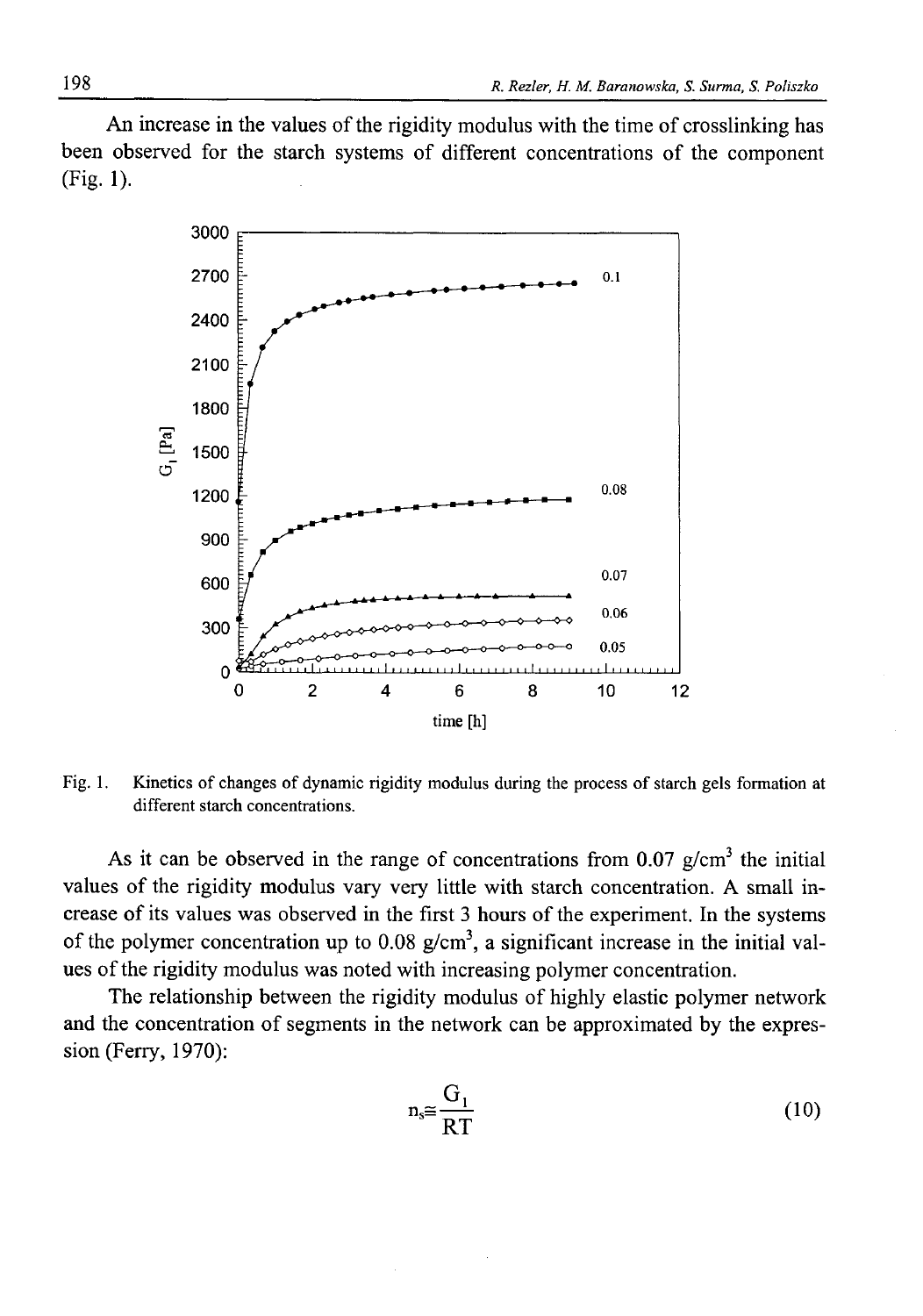An increase in the values of the rigidity modulus with the time of crosslinking has been observed for the starch systems. This fact indicates that the concentration of the effective segments in the network increases tending to the asymptotic values  $n_{\infty}(c)$ . For the polymer systems the kinetics of crosslinking can be well described by the equation of the Avrami type [1, 2, 3], in which the time exponent is  $m \approx 1$ :

$$
n_{s}(t) = n_{os} + [n_{\infty s} - n_{os}] \{ 1 - \exp[-(kt)^{m}] \}
$$
 (11)

The value of this exponent means that recrystallisation in these systems runs at the initial stage of nucleation of the crystal forms that do not reach the critical size. Figure 2 presents the relationship between the initial and the final concentrations of segments in the network as a function of the square of the starch concentration.



Fig. 2. The initial  $n_0$  and the final  $n_{\infty}$  concentrations of the network segments as a function of the square of starch concentration in the system.

As follows from the plots presented in Fig. 2, the initial  $n_0$  and the final  $n_\infty$  concentrations of the segments change linearly with  $c<sup>2</sup>$  (where c is a polymer content) and the slopes of the lines depend on the range of the starch concentration. The values of  $n<sub>o</sub>$ and n<sub>∞</sub> in starch gels of concentrations lower than  $0.08$  g/cm<sup>3</sup> show insignificant differ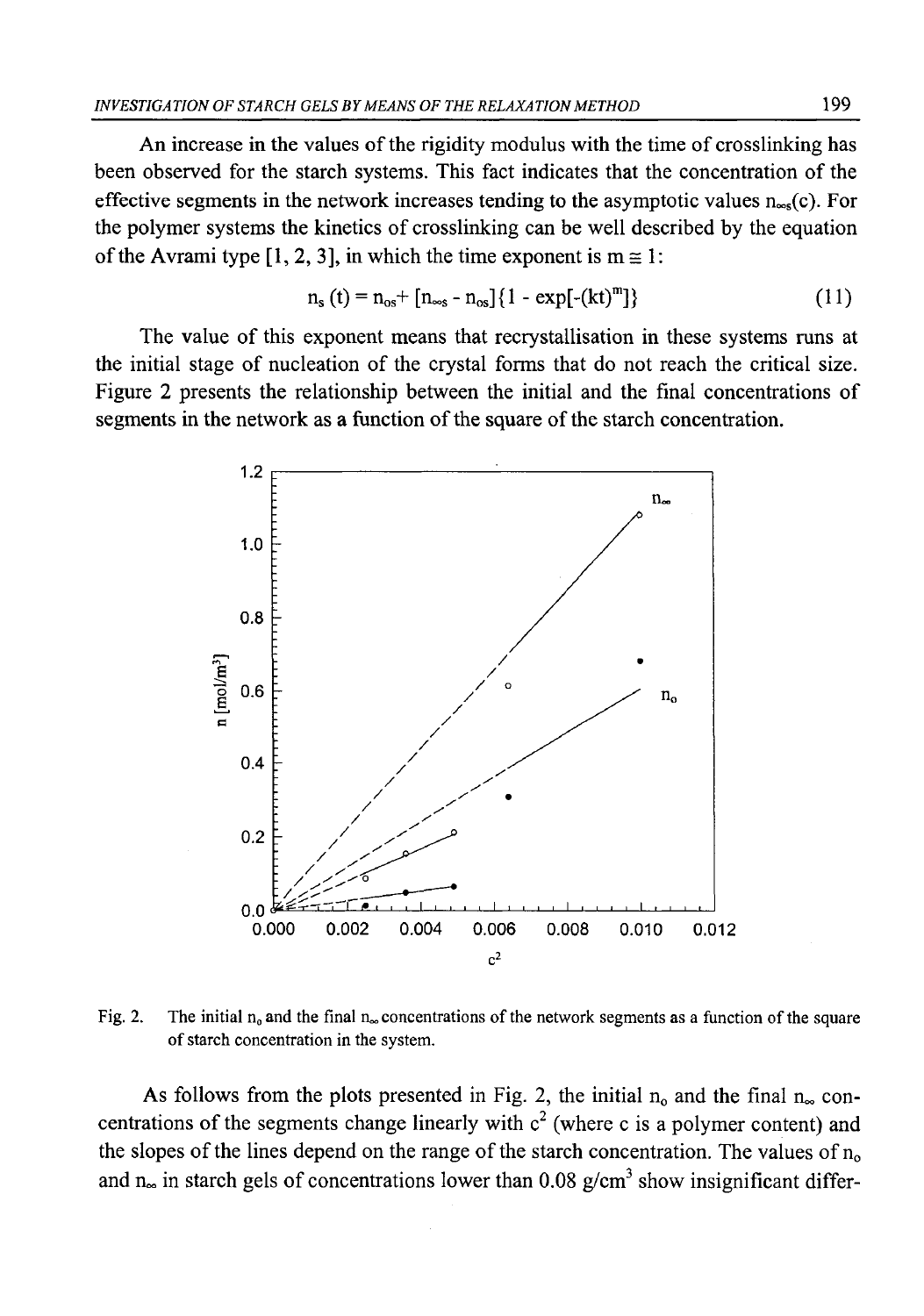ences. For starch gels of higher concentrations the concentration of network segments increased in time. It means that with the ageing of gel, the fragments of macromolecules subsequently joining the network undergo adsorption on the nodes enhancing their functionality. Therefore, for the equilibrium network  $n_{\infty}c^2$ , the inclination angle of anamorphoses, depending on the mean functionality of the network nodes  $n_s = f(c^2)$ , increases.

As follows from this dependence, at a given starch concentration in the system and at a constant temperature, an increase in the gel rigidity with time is a result of the development of the nodes realised by binding of new segments of macromolecules, which leads to an increase in the mean functionality of the nodes stabilising the network. The links between adjacent fragments of different macromolecules in a solution initiate a formation of the spatial network in the systems. The mechanism of the starch network formation involves spiralling of starch fragments and their association to bihelical forms characteristic of native and retrograded starch [22, 23].

For the systems of concentrations lower than 0.08  $g/cm<sup>3</sup>$ , long chains of amylose are responsible for formation of spatial structure of the network. With increasing concentration of the polymer in the system also short chains of amylopectin start to contribute in the formation of the spatial network, which is manifested as an increase of the initial concentration of segments in the network  $n_0$ . Therefore, the observed increase of the concentration of network segments in time and thus an increase in the rigidity modulus, are related to the formation of the network by chains of amylopectin.

DMTA measurements bring only the information on macroscopic changes in the biopolymer network dynamics. Analysis of the molecular dynamics of water in these systems was possible on the basis of NMR data.

The spin-lattice relaxation rate changes in time for the systems studied are shown in Fig. 3.

Changes of the spin lattice relaxation rates in time are only observed for the systems of the polymer concentration above  $0.08 \text{ g/cm}^3$ . The relaxation rates increased in the first 3-4 hours of the experiment and then monotonously decreased. The increase in the relaxation rates in the first hours recorded for starch gel suggests that water molecules are captured at the network nodes during the network formation. The later continuous decrease in the relaxation rate testifies to an increase in the water mobility in the systems studied as a result of evacuation of water from the network nodes. For systems with starch content below  $0.09$  g/cm<sup>3</sup> the relaxation rates are not timedependent, which suggests that the dynamical state of the water does not change.

The results obtained by NMR and DMTA methods suggest that during the process of retrogradation, water molecules also participate in the initial formation of amylopectin network. The amylose network formed on cooling does not change in time, which explains no changes in the spin-lattice relaxation rate.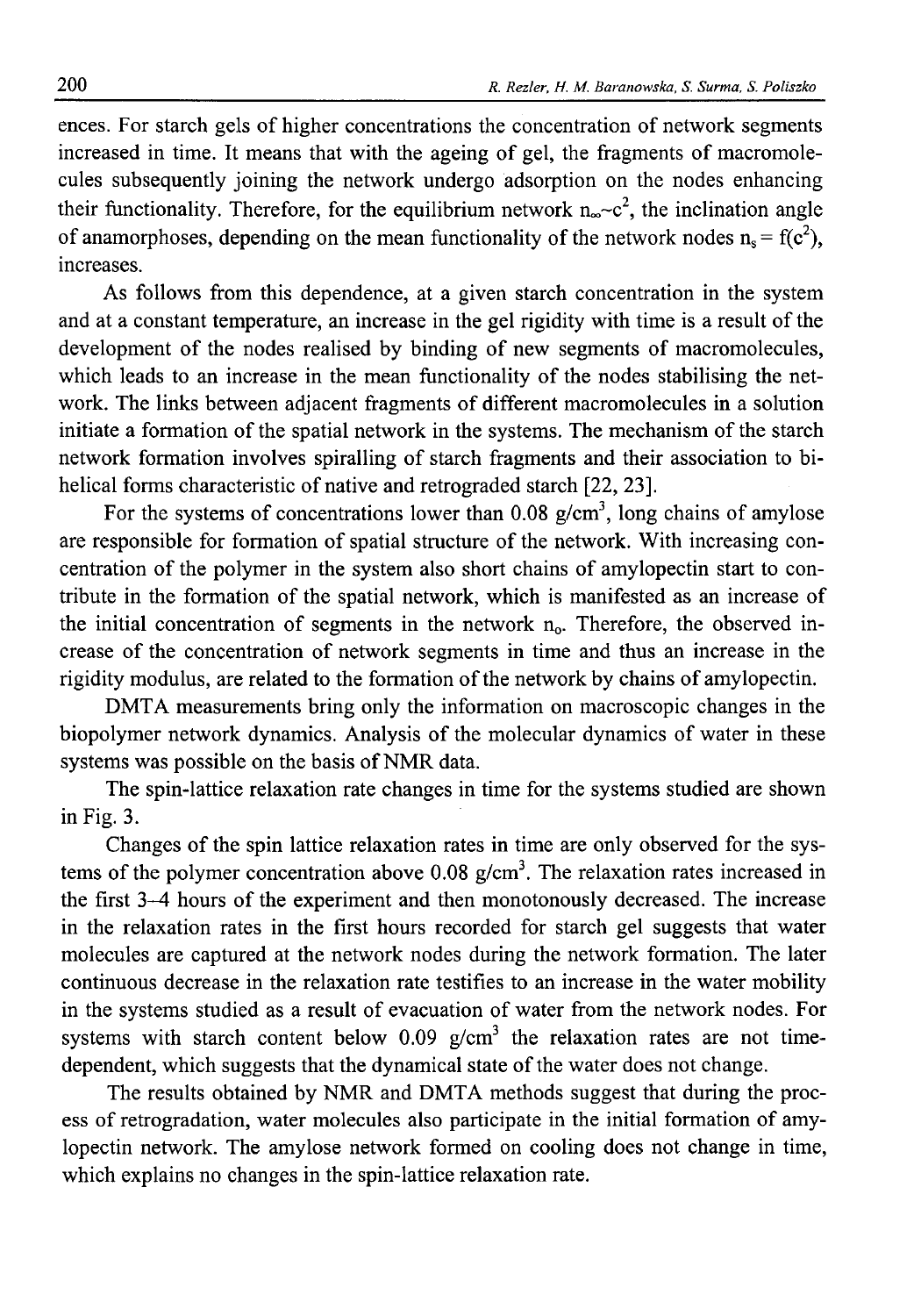

Fig. 3. Changes of the spin-lattice relaxation rates for starch gels in time.

## Conclusions

- 1. Result of the relaxometric measurements of starch gels of the polymer content up to 0.10  $\epsilon$ /cm<sup>3</sup> have shown that the process of retrogradation of the system leading to formation of a spatial network at a constant temperature can occur in the systems of a high polymer content (above  $0.08 \text{ g/cm}^3$ ). The phenomenon involves association and spiralling of amylopectin chains into bihelical forms.
- 2. The process of retrogradation, leading to formation of the amylopectin network, takes place in the first 3—4 hours of the experiment.
- 3. In the systems studied, the process of amylose retrogradation on cooling leads to formation of a network whose structure does not change in time.

## **REFERENCES**

- [1] Avrami M.: J. Chem. Phys., 7, 1939, 1103.
- [2] Avrami M.: J. Chem. Phys., 7, 1940, 212.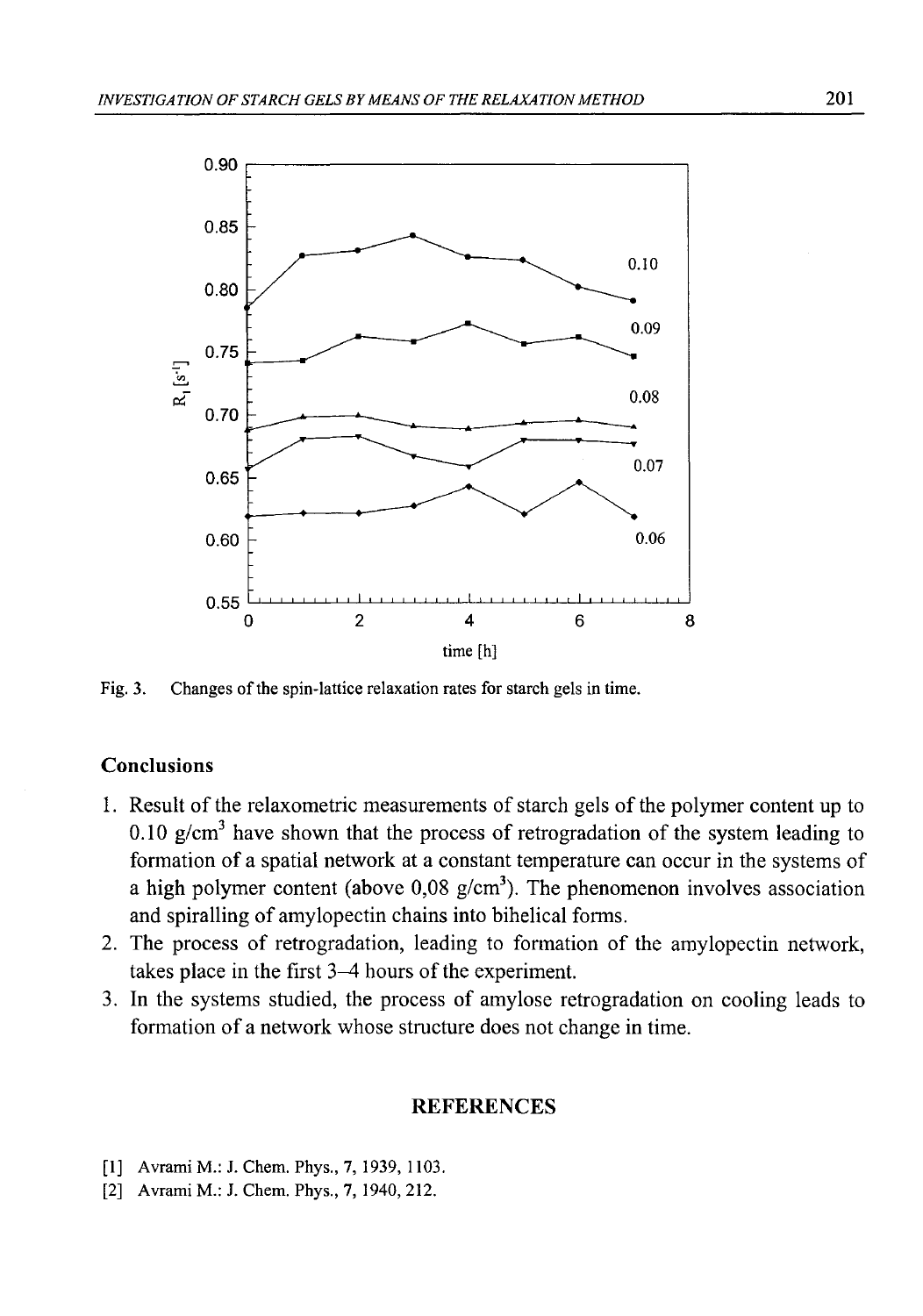- [3] Avrami M.: J. Chem. Phys., 9, 1941, 177.
- [4] Biliaderis C.G.: Can. J. Physiol. Pharmacol., 69, 1991, 60.
- [5] Cherian G., Chinachoti P.: Cereal Chem., 73, 1996, 618.
- [6] Clawson A., Taylor A.J.: Food Chem., 47, 1993, 337.
- [7] Erdogdu G., Czuchajowska Z., Pomeranz Y.: Cereal Chem., 72, 1995a, 70.
- [8] Erdogdu G., Czuchajowska Z., Pomeranz Y.: Cereal Chem., 72, 1995b, 76.
- [9] Ferry J.D.: Viscoelastic properties of polymers. Ed. J. Wiley and Sons, New York, 1970.
- [10] Gidley M.J., Cooke D.: Biochem. Soc., 19, 1991, 551.
- [11] Liu H., Lelievre J.: Carbohydr. Res., 17, 1991, 145.
- [12] Morgenstern M.P., Newberry M.P., Holst S.E.: Cereal Chem., 73, 1996, 478.
- [13] Murayama T.: Dynamic mechanical analysis polymeric material. Eds.Elsevier, Amsterdam, 1978.
- [14] Perepeczko J.: Acoustic Methods of Investigating Polymers. Mir. Publ., Moscov, 1975.
- [15] Poliszko S., Lesiewicz Cz.: Dynamiczno-mechaniczne właściwości uwodnionych żeli skrobiowych. Sprawozd. Probl. 0509 CPBP, Poznań, 1986.
- [16] Rezler R.: Dynamiczno-mechaniczna analiza termiczna kseroproduktów skrobiowych i zmian ich właściwości w warunkach rehydratacji. PhD. Thesis, AR Poznań, 1998.
- [17] Richardson S. J., Baianu I. C., Steinberg M. P.: Starch, 39, 6, 1987a, 79.
- [18] Richardson S. J., Baianu I. C., Steinberg M. P.: Starch, 39, 6, 1987b, 198.
- [19] Vodovotz Y., Hallberg L., Chinachoti P.: Cereal Chem., 73, 1996, 264.
- [20] Węglarz W., Harańczyk H.: Mat. XXVI Ogólnopolskiego Seminarium na temat Magnetycznego Rezonansu Jądrowego i Jego Zastosowań, Kraków, 1994, 137.
- [21] Zeleznak K.J., Hoseney R.C.: Cereal Chem., 64, 1987, 121.
- [22] Eliasson A.-C., Larsson K., Andersson S., Hyde S.T., Nesper R., Schnering H.G.: Starch, 39, 1987, 147.
- [23] Wu H.-C., Sarko A.: Carbohydr. Res., 61, 1978, 7.

#### BADANIE ŻELI SKROBIOWYCH METODAMI RELAKSACYJNYMI

### Streszczenie

W prezentowanej pracy podjęto próbę analizy zmian strukturalnych żeli skrobiowych o niskiej zawartości polimeru (od 0,05 g/cm<sup>3</sup> do 0,10 g/cm<sup>3</sup>). Badania prowadzono w czasie do 10 godzin po osiągnięciu przez układ temperatury otoczenia.

Technikę DMTA wykorzystano do określenia zmieniających się w czasie parametrów reologicznych, określających stopień usztywnienia struktury żelu.

Stan dynamiczny wody w układzie, w czasie formowania struktury, analizowano wykorzystując technikę <sup>1</sup>H NMR.

Uzyskane rezultaty pozwoliły stwierdzić, że dla żeli o koncentracji skrobi poniżej 0,08 g/cm<sup>3</sup> zmiany modułu sztywności są niewielkie, a wzrost jego wartości obserwuje się przez trzy pierwsze godziny trwania eksperymentu. Po upływie tego czasu nie stwierdzono dalszych zmian wartości tego parametru. Żele o wyższej zawartości skrobi (powyżej 0,08 g/cm<sup>3</sup>) charakteryzują się dużo wyższą wartością początkową modułu sztywności i obserwuje się znaczny wzrost wartości tego parametru w czasie.

Wartość modułu sztywności determinowana jest gęstością segmentów sieci. Stwierdzono, że w układach o koncentracji skrobi do 0,08  $g/cm<sup>3</sup>$  początkowa i końcowa koncentracja segmentów sieci zmienia